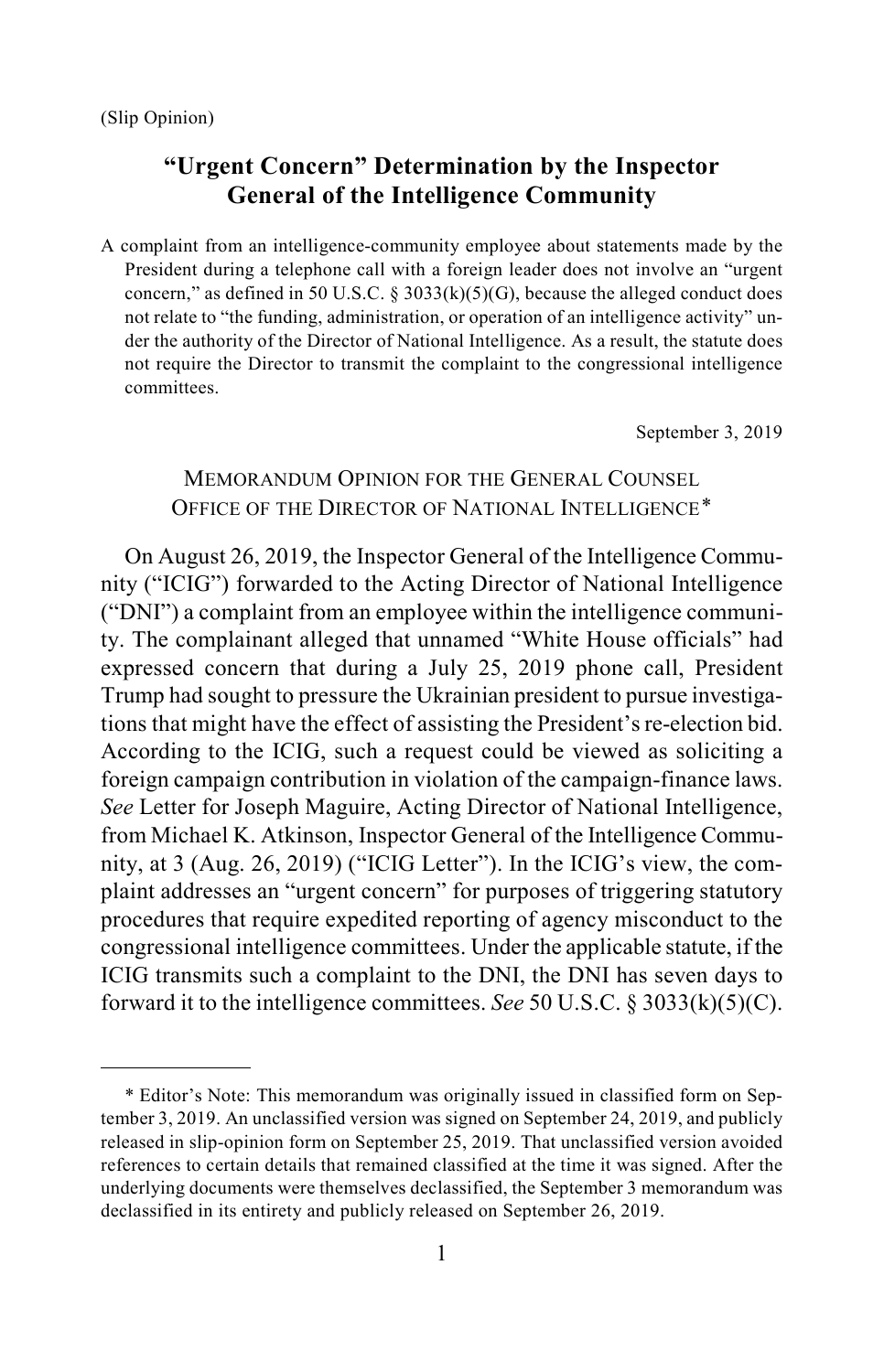#### *Opinions of the Office of Legal Counsel in Volume 43*

The complaint does not arise in connection with the operation of any U.S. government intelligence activity, and the alleged misconduct does not involve any member of the intelligence community. Rather, the complaint arises out of a confidential diplomatic communication between the President and a foreign leader that the intelligence-community complainant received secondhand. The question is whether such a complaint falls within the statutory definition of "urgent concern" that the law requires the DNI to forward to the intelligence committees. We conclude that it does not. The alleged misconduct is not an "urgent concern" within the meaning of the statute because it does not concern "the funding, administration, or operation of an intelligence activity" under the authority of the DNI. *Id*. § 3033(k)(5)(G)(i). That phrase includes matters relating to intelligence activities subject to the DNI's supervision, but it does not include allegations of wrongdoing arising outside of any intelligence activity or outside the intelligence community itself.

Our conclusion that the "urgent concern" requirement is inapplicable does not mean that the DNI or the ICIG must leave such allegations unaddressed. To the contrary, the ICIG statute, 50 U.S.C. § 3033(k)(6), makes clear that the ICIG remains subject to 28 U.S.C. § 535, which broadly requires reporting to the Attorney General of "[a]ny information, allegation, matter, or complaint witnessed, discovered, or received in a department or agency . . . relating to violations of Federal criminal law involving Government officers and employees." 28 U.S.C. § 535(b). Accordingly, should the DNI or the ICIG receive a credible complaint of alleged criminal conduct that does not involve an "urgent concern," the appropriate action is to refer the matter to the Department of Justice, rather than to report to the intelligence committees under section 3033(k)(5). Consistent with 28 U.S.C. § 535, the ICIG's letter and the attached complaint have been referred to the Criminal Division of the Department of Justice for appropriate review.

### **I.**

An "employee of an element of the intelligence community" (or an intelligence-community contractor) "who intends to report to Congress a complaint or information with respect to an urgent concern may report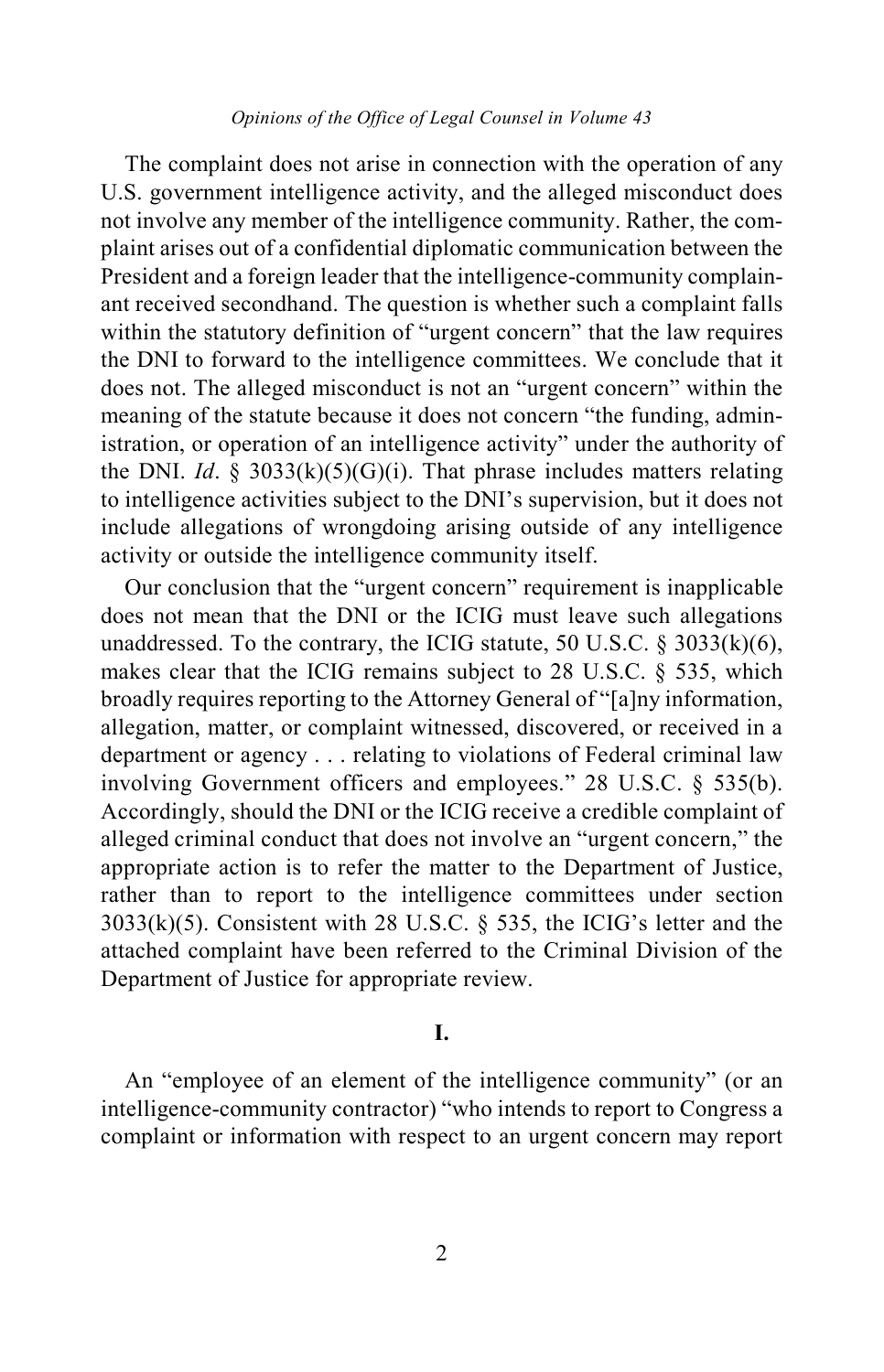*"Urgent Concern" Determination by the IG of the Intelligence Community*

such complaint or information to the" ICIG. 50 U.S.C.  $\S 3033(k)(5)(A)$ .<sup>[1](#page-2-0)</sup> On August 12, 2019, the Office of the ICIG received a complaint purporting to invoke this provision. The complainant alleged that he or she had heard reports from White House officials that in the course of a routine diplomatic communication between President Trump and Ukrainian President Volodymyr Zelenskyy, President Trump had "sought to pressure the Ukrainian leader to take actions to help the President's 2020 reelection bid." ICIG Letter at 3 (quoting the complainant's letter). Specifically, the complainant allegedly heard that the President had requested that the Ukrainian government investigate the activities of one of the President's potential political rivals, former Vice President Joseph Biden, and his son, Hunter Biden. The complainant also allegedly heard that the President had requested Ukrainian assistance in investigating whether Russian interference in the 2016 U.S. presidential election originated in Ukraine, and that Ukrainian investigators meet with the President's personal lawyer, Rudolph Giuliani, as well as Attorney General William Barr regarding these matters. The complainant described this communication as arising during a scheduled call with the foreign leader that, consistent with usual practice, was monitored by approximately a dozen officials in the White House Situation Room. Having heard about the President's reported statements, the complainant expressed an intent to report this information to the intelligence committees.

When the ICIG receives a complaint about an "urgent concern," the statute provides that the ICIG then has 14 days to "determine whether the complaint or information appears credible." 50 U.S.C. § 3033(k)(5)(B). The ICIG determined that the complaint here involved an "urgent concern" under section 3033(k)(5) and that it appeared credible. *See* ICIG Letter at 5. As relevant here, the statutory definition of an "urgent concern" includes "[a] serious or flagrant problem, abuse, [or] violation of law . . . relating to the funding, administration, or operation of an intelligence activity within the responsibility and authority of the Director

<span id="page-2-0"></span><sup>&</sup>lt;sup>1</sup> Section 8H of the Inspector General Act of 1978 ("IG Act"), 5 U.S.C. app., parallels the urgent-concern provision of the ICIG statute, 50 U.S.C.  $\S 3033(k)(5)$ , and appears to provide another pathway to report an urgent concern to the ICIG or an appropriate inspector general. Because the complainant and the ICIG in this instance invoked only section  $3033(k)(5)$ , we address that provision in our opinion, but as discussed below, the DNI's reporting obligation would be the same under either provision. *See infra* Part II.A & n.6.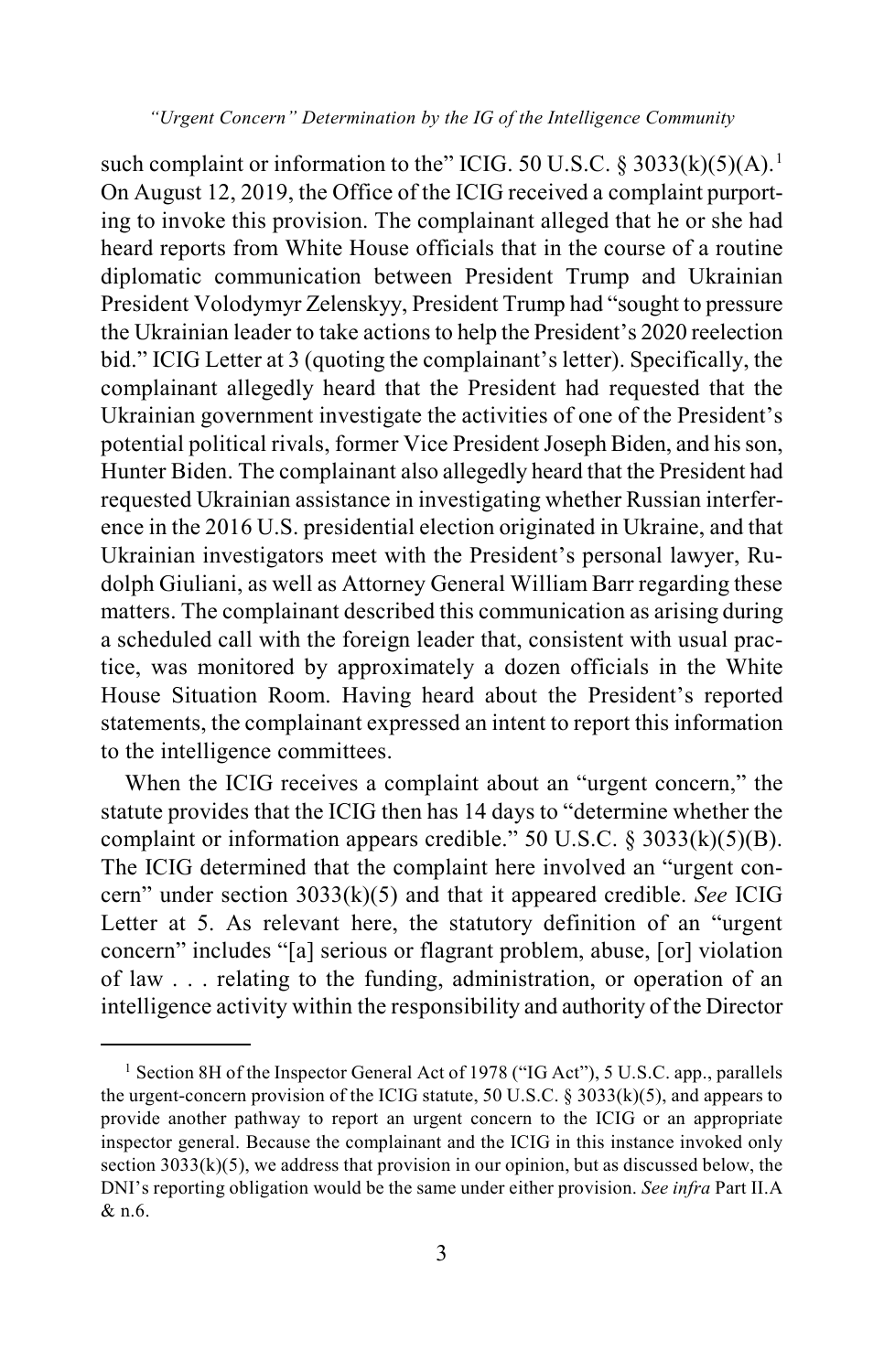of National Intelligence involving classified information." 50 U.S.C. § 3033(k)(5)(G)(i). According to the ICIG, the President's actions could involve a "serious or flagrant problem," "abuse," or violation of law, and the ICIG observed that federal law prohibits any person from soliciting or accepting a campaign contribution or donation from a foreign national. ICIG Letter at 3; *see, e*.*g*., 52 U.S.C. § 30121(a). [2](#page-3-0) The ICIG further noted that "alleged conduct by a senior U.S. public official to seek foreign assistance to interfere in or influence a Federal election" could "potentially expose [the official] to serious national security and counterintelligence risks." ICIG Letter at 3. Although the ICIG's preliminary review found "some indicia of an arguable political bias on the part of the Complainant in favor of a rival political candidate," the ICIG concluded that the complaint's allegations nonetheless appeared credible. *Id*. at 5.

The ICIG concluded that the matter concerns an intelligence activity within the DNI's responsibility and authority. He reasoned that the DNI is "the head of the Intelligence Community," "act[s] as the principal adviser . . . for intelligence matters related to national security," and oversees the National Intelligence Program and its budget. *Id*. at 4 (internal quotation marks omitted). In addition, the intelligence community, under the DNI's direction, "protect<sup>[s]</sup> against intelligence activities directed against the United States," including foreign efforts to interfere in our elections. *Id*. (internal quotation marks and ellipsis omitted).[3](#page-3-1) The ICIG also found it relevant that the President has directed the DNI to issue a report, within

<span id="page-3-0"></span><sup>&</sup>lt;sup>2</sup> The ICIG determined that the allegation "appears credible" without conducting any detailed legal analysis concerning whether the allegation, if true, would amount to an unlawful solicitation of a campaign contribution. *See* ICIG Letter at 5. We likewise do not express a view on the matter in this opinion.

<span id="page-3-1"></span><sup>&</sup>lt;sup>3</sup> The ICIG also noted that the complainant alleged that "officials from the Office of Management and Budget" had informed the "interagency" that "the President had issued instructions to suspend all security assistance to Ukraine," and that "there might be a connection" between the President's call with the Ukrainian president and this action. ICIG Letter at 4 n.12. The ICIG suggested that if the allegedly improper motives could be substantiated, then this decision "might implicate the Director of National Intelligence's responsibility and authority with regard to implementing the National Intelligence Program and/or executing the National Intelligence Program budget." *Id.* However, the ICIG did not further explain what role the DNI had in connection with Ukraine security assistance, how an alleged direction from the President would implicate the DNI's performance of his responsibilities, or whether an allegation of improper motive appeared credible.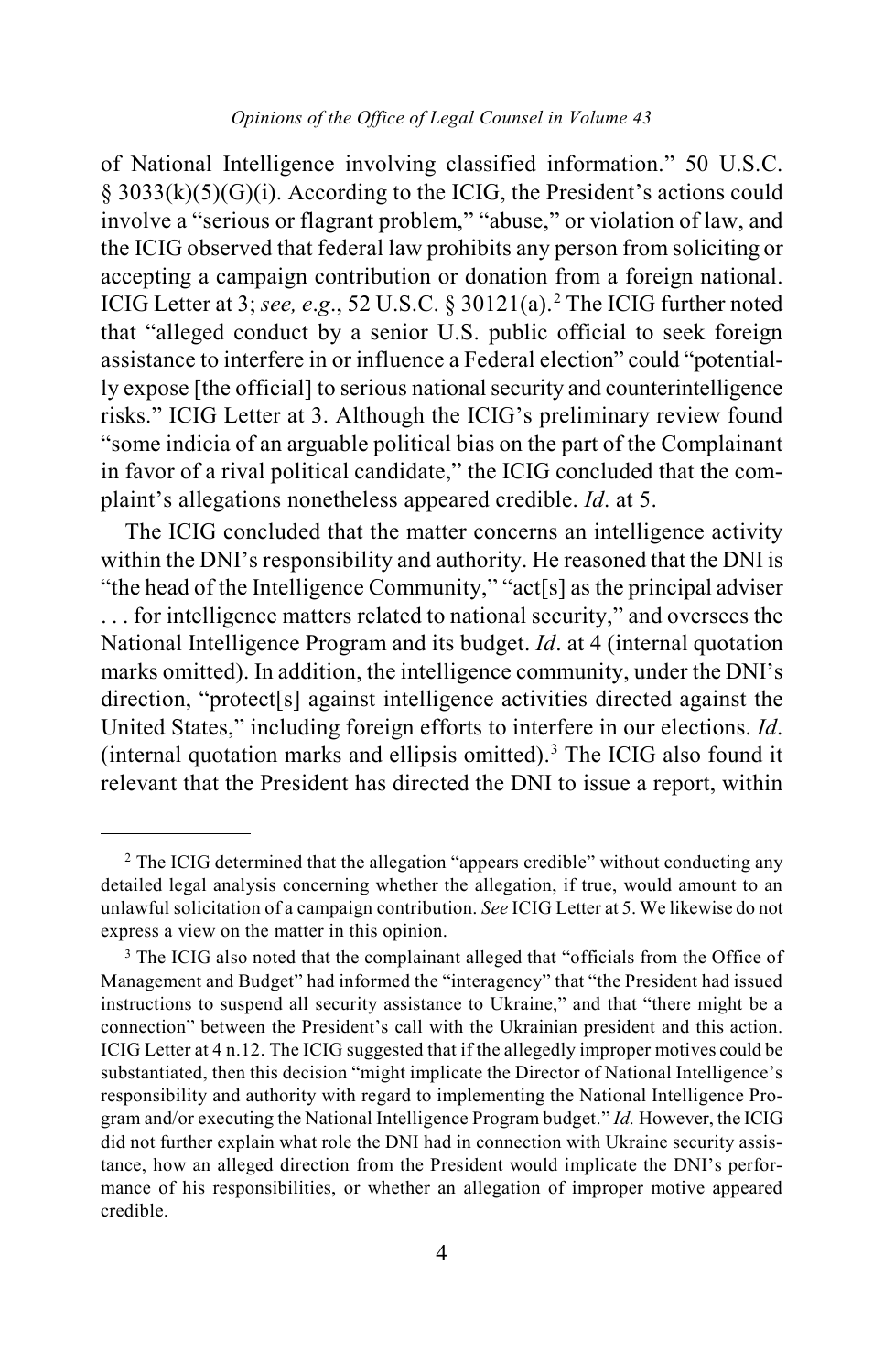45 days of a federal election, assessing any information indicating that a foreign government interfered in that election. *Id*. at 4 n.14; *see* Exec. Order No. 13848, § 1(a) (Sept. 12, 2018). For these reasons, the ICIG concluded that the complaint involves an intelligence activity within the responsibility and authority of the DNI. ICIG Letter at 5.<sup>[4](#page-4-0)</sup> He thus transmitted the complaint to the DNI on August 26, 2019.

#### **II.**

You have asked whether the DNI has a statutory obligation to forward the complaint to the intelligence committees. We conclude that he does not. To constitute an "urgent concern," the alleged misconduct must involve "the funding, administration, or operation of an intelligence activity within the responsibility and authority" of the DNI. 50 U.S.C.  $\S$  3033(k)(5)(G)(i). Similar to other aspects of the ICIG's responsibilities, the urgent-concern provision permits employees to bring to the intelligence committees' attention credible allegations of serious abuses arising from within the U.S. intelligence community.[5](#page-4-1) This provision, however, does not cover every alleged violation of federal law or other abuse that comes to the attention of a member of the intelligence community. Where,

<span id="page-4-0"></span> <sup>4</sup> The complainant also alleged that unnamed officials within the Executive Office of the President had attempted to restrict access to records of the President's call with the Ukrainian president by placing the transcript into a computer system managed by the National Security Council Directorate for Intelligence Programs that was reserved for codeword-level intelligence programs. The complainant stated that some officials at the White House had advised that this action may have been an abuse of the system, but the ICIG did not discuss this allegation in concluding that the complaint stated an urgent concern.

<span id="page-4-1"></span><sup>&</sup>lt;sup>5</sup> We have recognized constitutional concerns with statutory requirements that subordinate executive branch officials disclose classified information to congressional committees. *See, e.g.*, *Whistleblower Protections for Classified Disclosures*, 22 Op. O.L.C. 92, 100 (1998). In addition, the materials here concern diplomatic communications, and as Attorney General Janet Reno recognized, "[h]istory is replete with examples of the Executive's refusal to produce to Congress diplomatic communications and related documents because of the prejudicial impact such disclosure could have on the President's ability to conduct foreign relations." *Assertion of Executive Privilege for Documents Concerning Conduct of Foreign Affairs with Respect to Haiti*, 20 Op. O.L.C. 5, 6 (1996) (opinion of Attorney General Janet Reno). Addressing the statutory question in this opinion, however, does not require us to consider constitutional limits on congressional reporting requirements.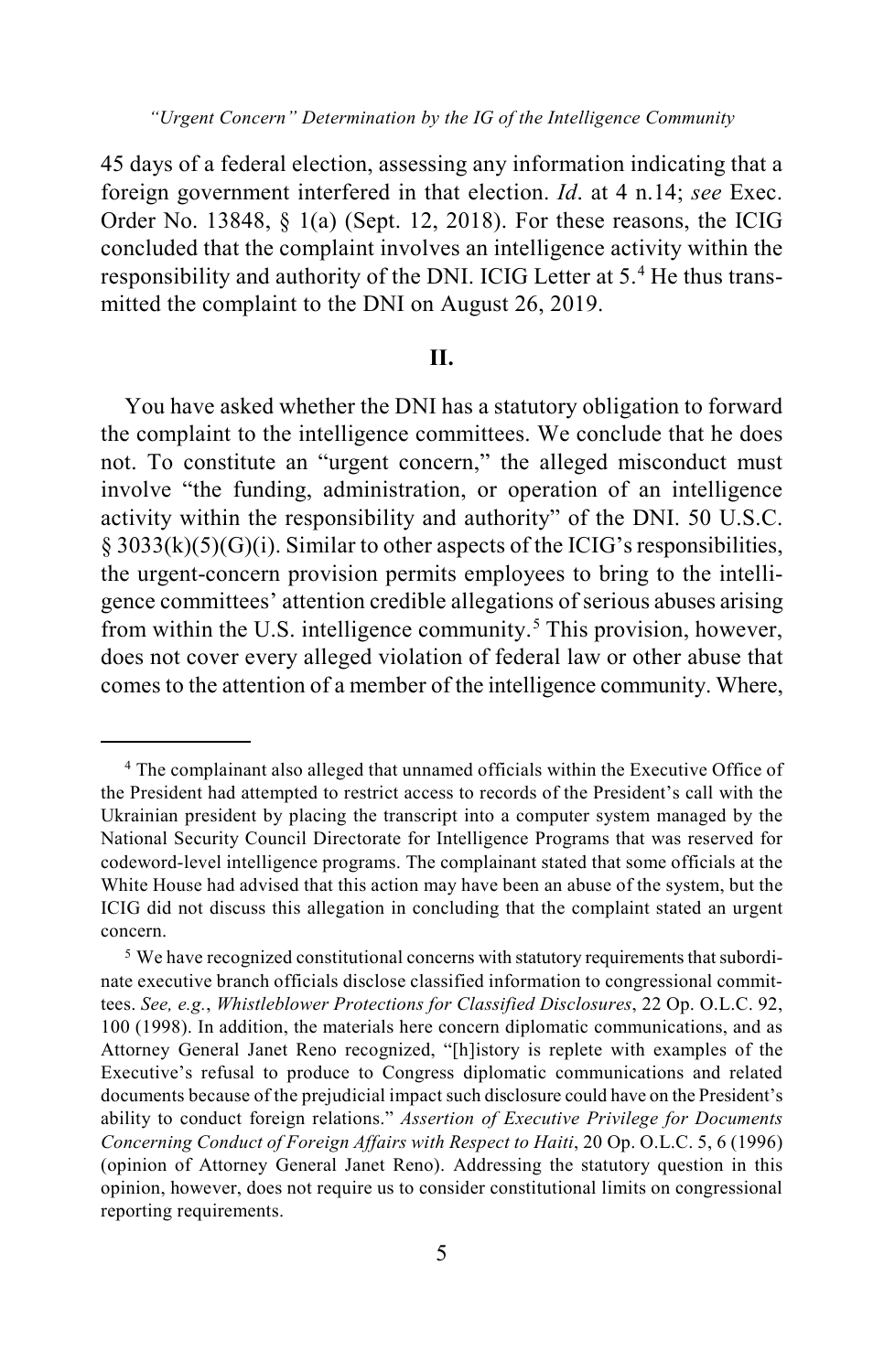as here, the report concerns alleged misconduct by someone from outside the intelligence community, separate from any "intelligence activity" within the DNI's purview, the matter is not an "urgent concern" under the statute.

**A.**

Congress has specified certain procedures by which an intelligencecommunity employee may submit a complaint to Congress. Those procedures, which involve the ICIG, require that the subject of the complaint present an "urgent concern." In relevant part, an "urgent concern" is:

A serious or flagrant problem, abuse, violation of law or Executive order, or deficiency relating to *the funding, administration, or operation of an intelligence activity* within the responsibility and authority of the Director of National Intelligence involving classified information, but does not include differences of opinions concerning public policy matters.

50 U.S.C. § 3033(k)(5)(G)(i) (emphasis added). The Inspector General Act contains a parallel provision that applies to complaints submitted to inspectors general within the intelligence community. *See* IG Act § 8H(i)(1)(A), 5 U.S.C. app. ("A serious or flagrant problem, abuse, violation of law or Executive order, or deficiency relating to *the funding, administration, or operations of an intelligence activity* involving classified information, but does not include differences of opinions concerning public policy matters." (emphasis added)).<sup>[6](#page-5-0)</sup>

That definition undergirds the urgent-concern framework that applies when "[a]n employee of an element of the intelligence community . . . intends to report to Congress a complaint or information with respect to an urgent concern." 50 U.S.C.  $\S$  3033(k)(5)(A). The provision contemplates, as relevant here, that the employee first "report[s] such complaint

<span id="page-5-0"></span> <sup>6</sup> The definition of "urgent concern" in the IG Act is not limited to intelligence activities that are specifically "within the responsibility and authority of the" DNI because the complaint procedures in section 8H are written to apply to multiple inspectors general within the intelligence community. *See* IG Act § 8H(a)(1)(A)–(D), 5 U.S.C. app. (including separate provisions for the Inspectors General for the Department of Defense, for the Intelligence Community, for the Central Intelligence Agency, and for the Department of Justice).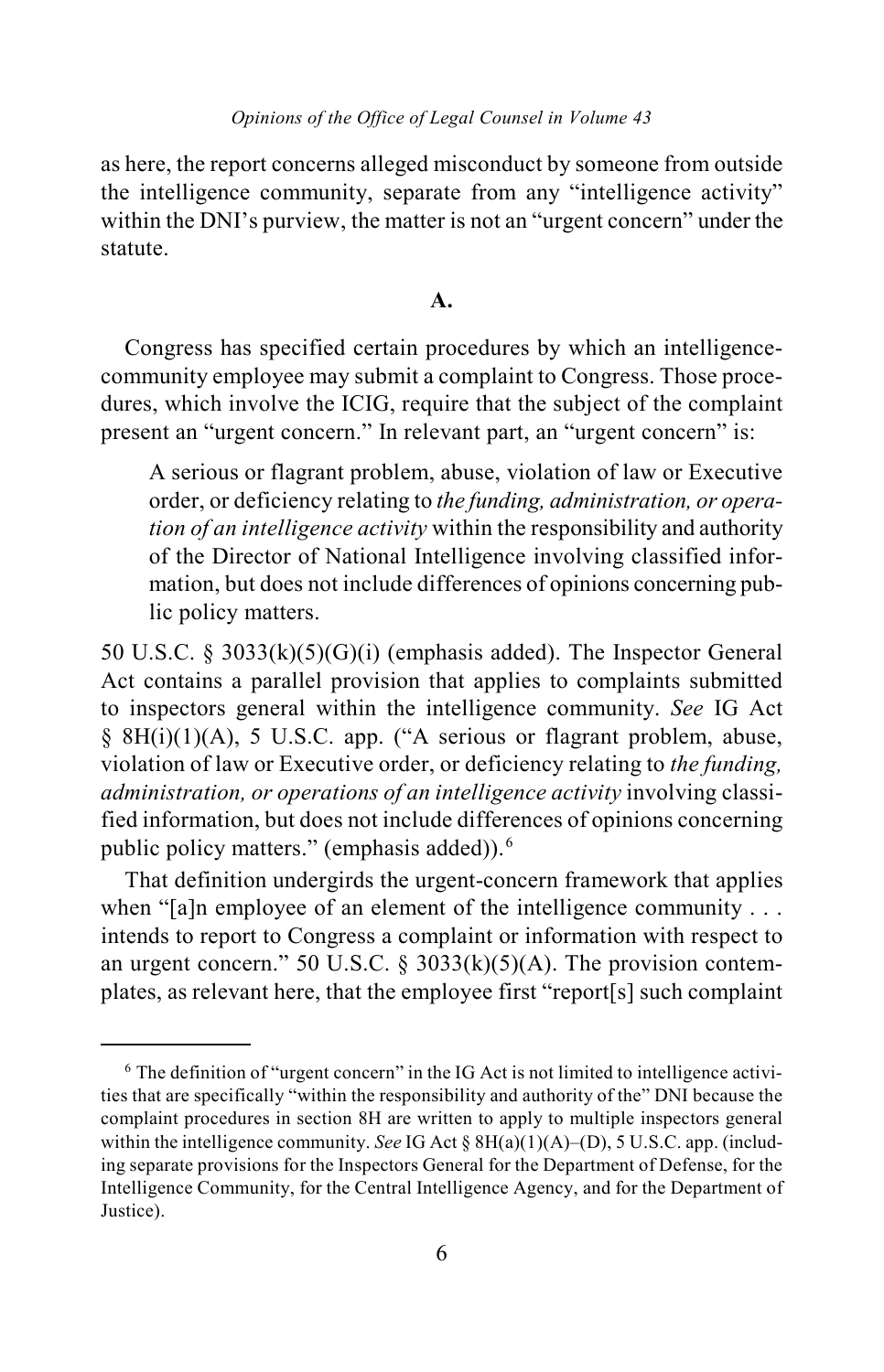*"Urgent Concern" Determination by the IG of the Intelligence Community*

or information to the [ICIG]." *Id*. The ICIG then has 14 days to evaluate the credibility of the complaint "under subparagraph (A)" and determine whether to transmit it to the DNI. *Id*. § 3033(k)(5)(B). If the ICIG transmits the complaint to the DNI "under subparagraph (B)," then the DNI "shall, within 7 calendar days of such receipt, forward such transmittal to the congressional intelligence committees, together with any comments the [DNI] considers appropriate." *Id*. § 3033(k)(5)(C).

Each of those steps builds on the previous one, but they must all rest on a sound jurisdictional foundation. If the complaint does not involve an "urgent concern," as defined in the statute, then the remaining procedures are inapplicable. When the ICIG receives a complaint that is not an "urgent concern," then he has not received a report "under subparagraph  $(A)$ " and section 3033 $(k)(5)(B)$  does not trigger a reporting obligation. And when the DNI receives a transmittal that does not present an urgent concern, then the DNI is not required to forward it to the congressional committees, because the complaint is not one "under subparagraph (B)." *Id*. § 3033(k)(5)(C).

#### **B.**

The complainant describes a hearsay report that the President, who is not a member of the intelligence community, abused his authority or acted unlawfully in connection with foreign diplomacy. In the ICIG's view, those allegations fall within the urgent-concern provision because the DNI has operational responsibility to prevent election interference.<sup>[7](#page-6-0)</sup> But even

<span id="page-6-0"></span> <sup>7</sup> The ICIG cites no statute or executive order charging the DNI with operational responsibility for preventing foreign election interference. The DNI serves as the head of the intelligence community, the principal intelligence adviser to the President, and the official responsible for supervising the National Intelligence Program, who sets general objectives, priorities, and policies for the intelligence community. 50 U.S.C. §§ 3023(b),  $3024(f)(1)(A)$ ,  $(f)(3)(A)$ . The DNI thus surely has responsibility to coordinate the activities of the intelligence community and the provision of intelligence to the President and other senior policymakers concerning foreign intelligence matters. But the complaint does not suggest misconduct by the DNI or any of his subordinates in connection with their duties. Moreover, even if the DNI had general oversight responsibility for preventing foreign election interference, the DNI's oversight responsibilities do not appear to extend to the President. By statute, the DNI exercises his authority subject to the direction of the President, *see id*. §§ 3023(b), 3024(f)(1)(B)(i), (j), and the statute's definition of "intelligence community" conspicuously omits the Executive Office of the President, *see id.*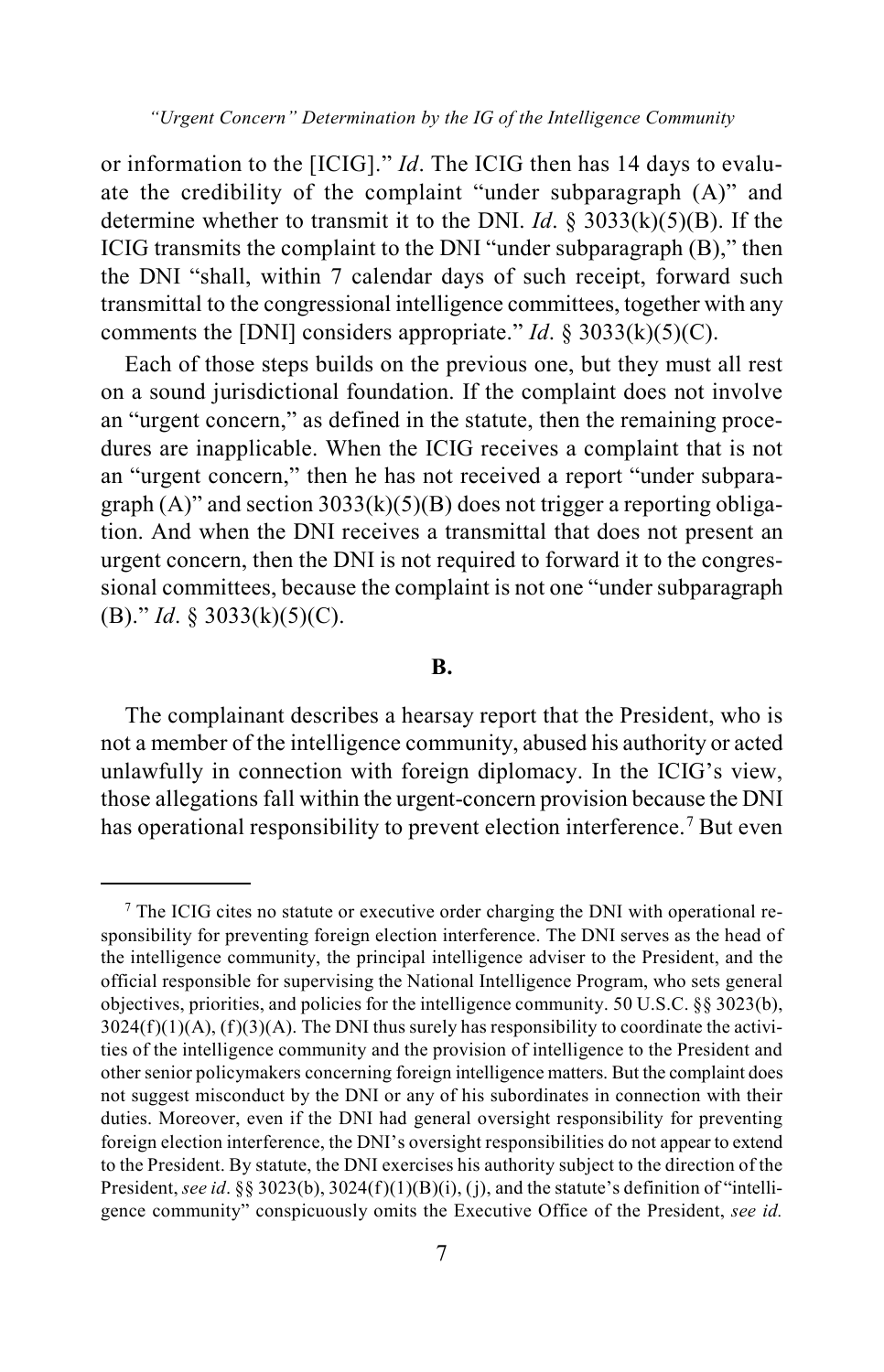if so, it does not follow that the alleged misconduct by the President concerns "the funding, administration, or operation of an intelligence activity within the responsibility and authority" of the DNI because the allegations do not arise in connection with any such intelligence activity at all. 50 U.S.C. § 3033(k)(5)(G)(i). The complaint therefore does not state an "urgent concern."

We begin with the words of the statute. Section  $3033(k)(5)(G)$  does not expressly define "intelligence activity," but the meaning of the phrase seems clear from context. The "intelligence activit [ies]" in question are ones over which the DNI has "responsibility and authority," which points to intelligence-gathering, counterintelligence, and intelligence operations undertaken by the intelligence community under the supervision of the DNI. *Id*. The National Security Act of 1947 commonly refers to "intelligence activities" as authorized activities undertaken by the intelligence community. Section 3024(c)(4), for instance, requires the DNI to "ensure the effective execution of the annual budget for intelligence and intelligence-related activities." *Id*. § 3024(c)(4). Section 3023(b)(3) authorizes the DNI to "oversee and direct the implementation of the National Intelligence Program," *id.* § 3023(b)(3), which itself is defined to include "all programs, projects, and *activities* of the intelligence community," *id*. § 3003(6) (emphasis added). Section 3094 conditions the use of appropriated funds "available to an intelligence agency . . . for an *intelligence or intelligence-related activity*," and defines an "intelligence agency" as "any department, agency, or other entity of the United States involved in intelligence or intelligence-related activities." *Id*. § 3094(a), (e)(1) (emphasis added). Sections 3091 and 3092 similarly contemplate the reporting to Congress of "intelligence activities" carried out by the U.S. government. *See id*. §§ 3091(a), 3092(a). In addition, in establishing the Office of the DNI, Congress was aware of the long-standing definition set forth in Executive Order 12333, which defines "[i]ntelligence activities" to "mean[] all activities that elements of the Intelligence Community are

 $\overline{a}$ 

<sup>§ 3003(4).</sup> The DNI's charge to "ensure compliance with the Constitution and laws of the United States" applies to overseeing the "Central Intelligence Agency" and "other elements of the intelligence community." *Id*. § 3024(f)(4). Nevertheless, we need not reach any definitive conclusion on these matters, because even if foreign election interference would generally fall within the DNI's purview, the complaint does not concern an "intelligence activity within the responsibility and authority" of the DNI under section  $3033(k)(5)$ .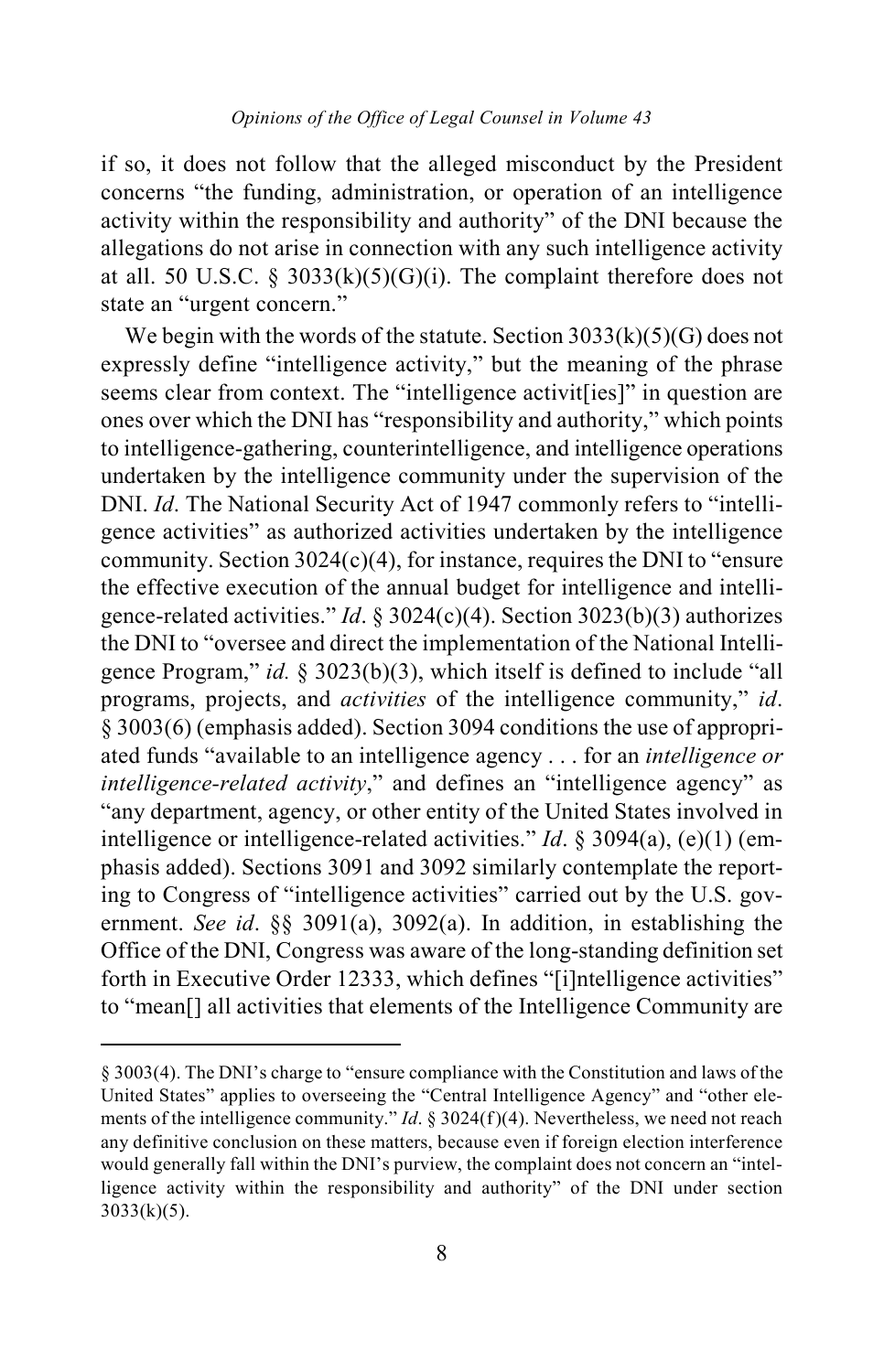authorized to conduct pursuant to this order." Exec. Order No. 12333,  $\S$  3.5(g) (Dec. 4, 1981) (as amended). The "urgent concern" statute thus naturally addresses complaints arising out of the "funding, administration, or operation" of activities carried out by the intelligence community.

This meaning of "intelligence activities" is also consistent with the ICIG's authorities under other portions of section 3033. Just as an "urgent concern" must arise in connection with "an intelligence activity within the responsibility and authority" of the DNI, the ICIG's jurisdiction and reporting obligations are keyed to those "programs and activities within the responsibility and authority of" the DNI. 50 U.S.C.  $\S 3033(b)(1)$ ,  $(b)(3)(A)$ ,  $(b)(4)(A), (d)(1), (e)(1), (e)(2), (g)(2)(A), (k)(1)(B)(vii), (k)(2)(A)$ . That language parallels the language that commonly defines the purview of inspectors general. *See* IG Act § 4(a)(1), 5 U.S.C. app. (generally authorizing inspectors general to conduct investigations "relating to the programs and operations" of the agency). Such language has been consistently construed to permit inspectors general to oversee an agency's implementation of its statutory mission, but not to extend to performing the agency's mission itself. *See Inspector General Authority to Conduct Regulatory Investigations*, 13 Op. O.L.C. 54, 58–67 (1989).

Consistent with that view, the D.C. Circuit concluded that the Department of Transportation's inspector general exceeded his authority when he "involved himself in a routine agency investigation" as opposed to "an investigation relating to abuse and mismanagement in the administration of the DOT or an audit of agency enforcement procedures or policies." *Truckers United for Safety v. Mead*, 251 F.3d 183, 189–90 (D.C. Cir. 2001). The Fifth Circuit reached a similar conclusion regarding an inspector general's authority to engage in regulatory compliance investigations, expressly endorsing the approach taken by this Office's 1989 opinion. *See Burlington N. R.R. Co. v. Office of Inspector General*, 983 F.2d 631, 642–43 (5th Cir. 1993). Similarly here, the ICIG has the authority to review the DNI's exercise of his responsibility to coordinate and oversee the activities of the intelligence community—including, for instance, reviewing whether the DNI has appropriately discharged any authorities concerning preventing foreign election interference. But the ICIG does not himself have the authority to investigate election interference by foreign actors, because such an investigation would not involve an activity or program of the intelligence community under the DNI's supervision. We do not believe that the subjects of "urgent concern" reports to the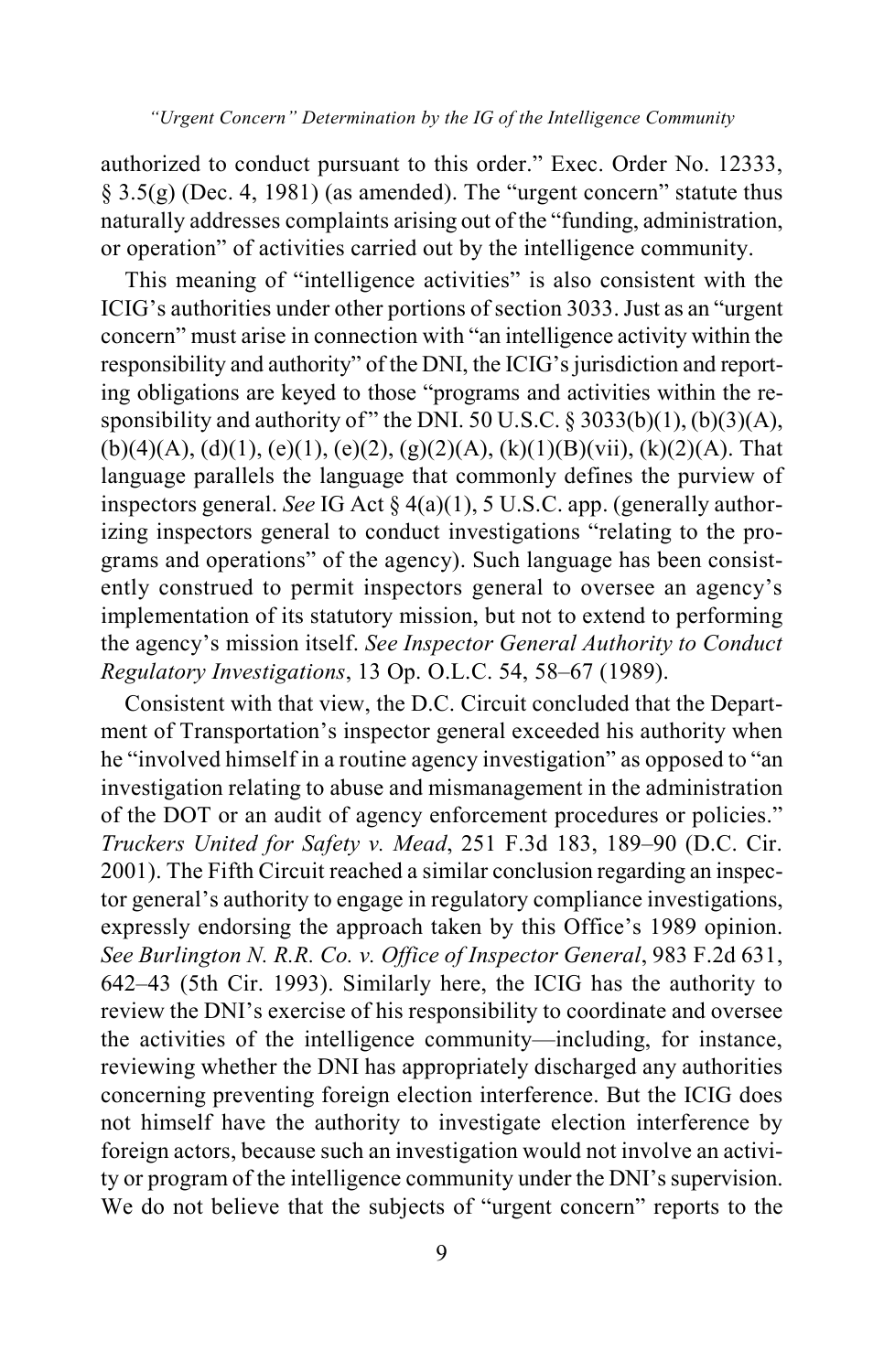ICIG are broader than other matters that fall within the investigative and reporting authority of the ICIG.

In establishing the office of the ICIG, Congress created an accountable and independent investigator who, subject to the general supervision of the DNI, would review the activities of members of the intelligence community. The ICIG is charged with "conduct[ing] independent investigations, inspections, audits, and reviews on programs and activities within the responsibility and authority" of the DNI. 50 U.S.C. § 3033(b)(1). The ICIG is also charged with overseeing and uncovering wrongdoing in the operations of programs under the DNI's supervision. But the ICIG's responsibility "to promote economy, efficiency, and effectiveness" in the administration of such programs, and "to prevent and detect fraud and abuse," *id*. § 3033(b)(2), must necessarily concern the programs themselves. Although the DNI and the intelligence community collect intelligence against foreign threats, the ICIG's responsibility is to watch the watchers in the performance of their duties, not to investigate and review matters relating to the foreign intelligence threats themselves.<sup>[8](#page-9-0)</sup>

Throughout section 3033, the assumption, sometimes explicit and sometimes tacit, is that the ICIG's authority extends to the investigation of U.S. government intelligence activities, not to those foreign threats that are themselves the concerns of the intelligence community. Thus, the ICIG has a statutory right of "access to any employee, or any employee of a contractor, of any element of the intelligence community." *Id*.  $§$  3033(g)(2)(B). Similarly, the ICIG should inform the congressional intelligence committees when an investigation "focuses on any current or former *intelligence community official* who" holds certain high-ranking positions, *id*. § 3033(k)(3)(A)(ii) (emphasis added), or when a matter requires a report to the Department of Justice of "possible criminal con-

<span id="page-9-0"></span> <sup>8</sup> To the extent relevant, the legislative history and statutory findings confirm that the provision relates only to problems within the intelligence community. In giving the ICIG jurisdiction to investigate "intelligence activities" within the DNI's purview, Congress explained that it "believe[d] that an IC/IG with full statutory authorities and independence can better ensure that the ODNI identifies problems and deficiencies *within* the Intelligence Community." H.R. Rep. No. 111-186, at 70–71 (2009) (emphasis added). Similarly, in establishing the "urgent concern" procedures in the IG Act, Congress made clear that the provision was designed to address "wrongdoing *within* the Intelligence Community." Intelligence Community Whistleblower Protection Act of 1998, Pub. L. No. 105-272, tit. VII, § 701(b)(4), 112 Stat. 2396, 2413, 2414 (emphasis added).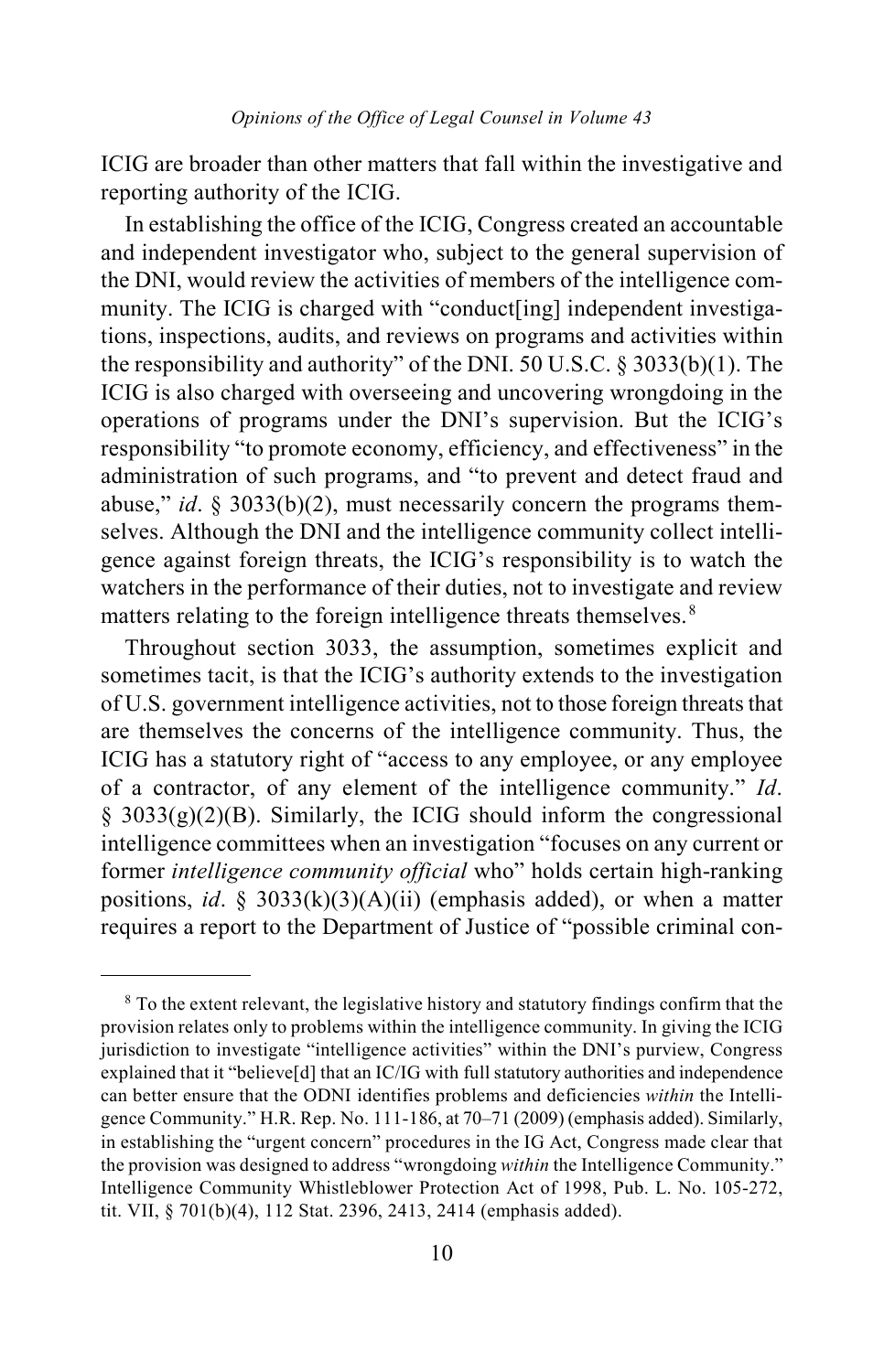duct by [such] a current or former [intelligence-community] official," *id*. § 3033(k)(3)(A)(iii). The ICIG's reporting responsibilities, however, do not concern officials outside the intelligence community, let alone the President.

In this case, the conduct that is the subject of the complaint does not relate to an "intelligence activity" under the DNI's supervision. The complainant alleges that the President made an inappropriate or potentially unlawful request on a routine diplomatic call with the Ukrainian president. But the President is not a member of the intelligence community, *see id*. § 3003(4), and his communication with a foreign leader involved no intelligence operation or other activity aimed at collecting or analyzing foreign intelligence. To the extent that the complaint warrants further review, that review falls outside section  $3033(k)(5)$ , which does not charge the ICIG (let alone every intelligence-community employee) with reporting on every serious allegation that may be found in a classified document. To the contrary, where the ICIG learns of a credible allegation of a potential criminal matter outside the intelligence community, the ICIG should refer the matter to the Department of Justice, consistent with 28 U.S.C. § 535.

We recognize that conduct by individuals outside of the intelligence community, or outside the government, can sometimes relate to "the funding, administration, or operation of an intelligence activity." 50 U.S.C. § 3033 $(k)(5)(G)(i)$ . For instance, if an alleged violation of law involves a non-agency party who conspired with a member of the intelligence community or who perpetrated a fraud on an agency within the DNI's authority, that may well relate to "the funding, administration, or operation of an intelligence activity" because it would directly impact the operations or funding of the agency or its personnel. In 1990, then-Acting Deputy Attorney General William Barr acknowledged similar instances in which inspectors general could investigate "external parties." Letter for William M. Diefenderfer, Deputy Director, Office of Management and Budget, from William P. Barr, Acting Deputy Attorney General, at 2–3 (July 17, 1990). None of those circumstances, however, is present here. The alleged conduct at issue concerns actions by the President arising out of confidential diplomatic communications with the Ukrainian president. Such matters simply do not relate to "the funding, administration, or operation of an intelligence activity within the responsibility and authority" of the DNI. 50 U.S.C. § 3033(k)(5)(G)(i).